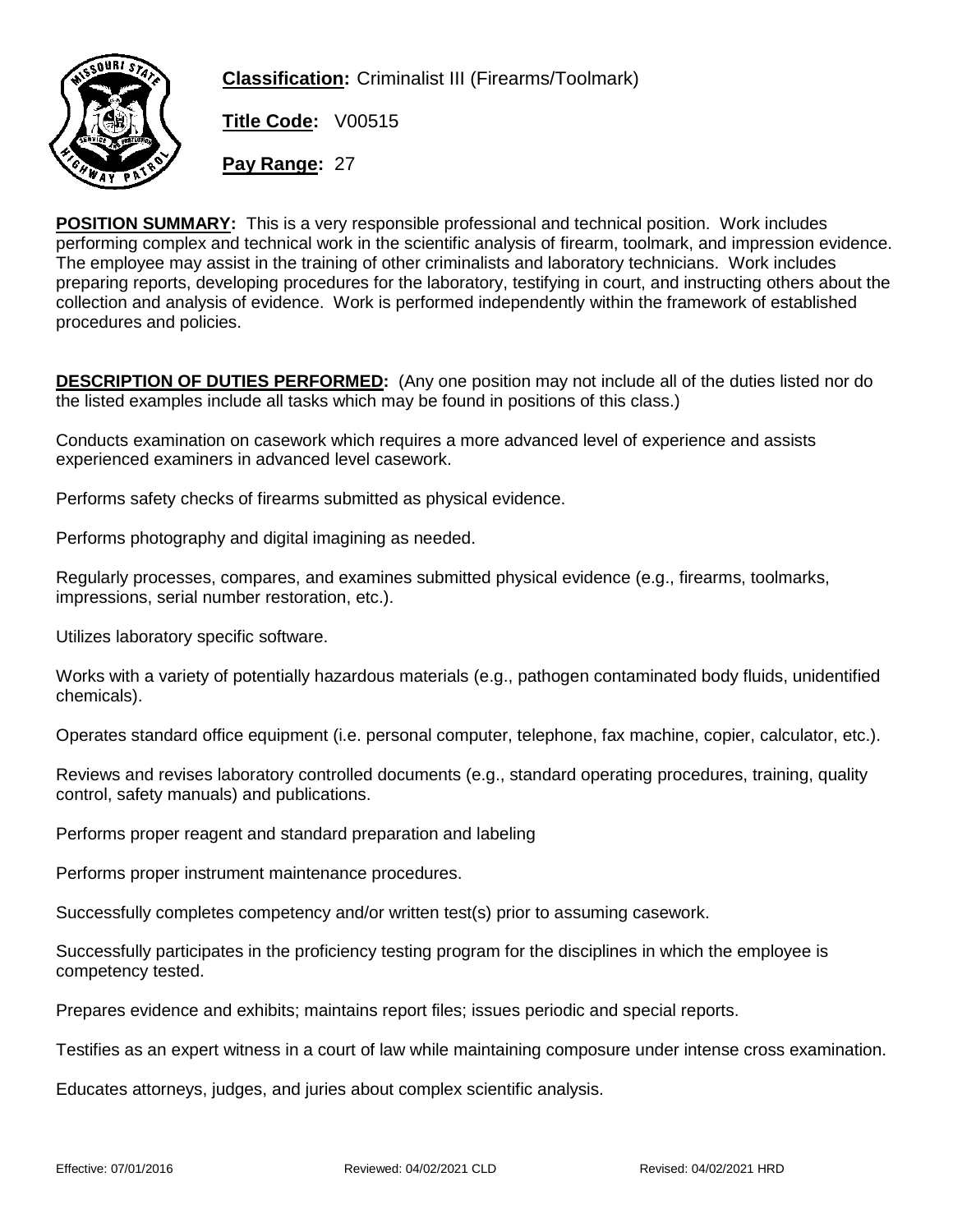Makes decisions on the appropriate test methodology based on the quality and quantity of the submitted evidence.

Generates and receives requests to and from other crime laboratories, law enforcement agencies, attorneys, etc., reference examinations and crime laboratory procedures.

Interprets test results obtained from proper microscopic, chemical and/or instrumental methods.

Stays updated on technical trends through attendance of workshops/seminars and reading forensic science literature.

Performs validation studies.

Performs work in accordance with all applicable quality standards.

Trains new employees.

Advises and assists criminalists and technicians from other disciplines in processing discipline specific evidence.

Consults and/or assists on crime scene investigations; participates, as needed.

Examines forensic evidence that may be soil laden, maggot infested, putrefied, rank, and/or otherwise unpleasant.

Assists instructors conducting training of law enforcement personnel about discipline specific evidence, proper packaging of evidence, and chain of custody procedures.

Performs job-related travel as needed.

Performs other related duties as assigned.

REQUIRED KNOWLEDGE, SKILLS, AND ABILITIES: Knowledge of, and the ability to educate others on, the responsibilities, processes and impact other sections' analysis can have on physical evidence prior to examinations in the firearm/toolmark section and vice versa (e.g. DNA, trace, latent prints, etc.).

Knowledge of, and the ability to educate others on, the proper operation, handling, and discharge of a wide variety of firearms (e.g. airguns, handguns, shoulder arms, automatic firearms, etc.).

Knowledge of, and the ability to educate others on, the operation and detailed use of a variety of hand and power tools.

Knowledge of, and the ability to educate others on, how to obtain known standards from firearms, tools, footwear, tires, etc.

Ability to carry and manipulate large and bulky items of evidence (e.g. tires, vehicle parts, motorcycles, safes, etc.).

Ability to develop methods and/or techniques to upgrade laboratory capability.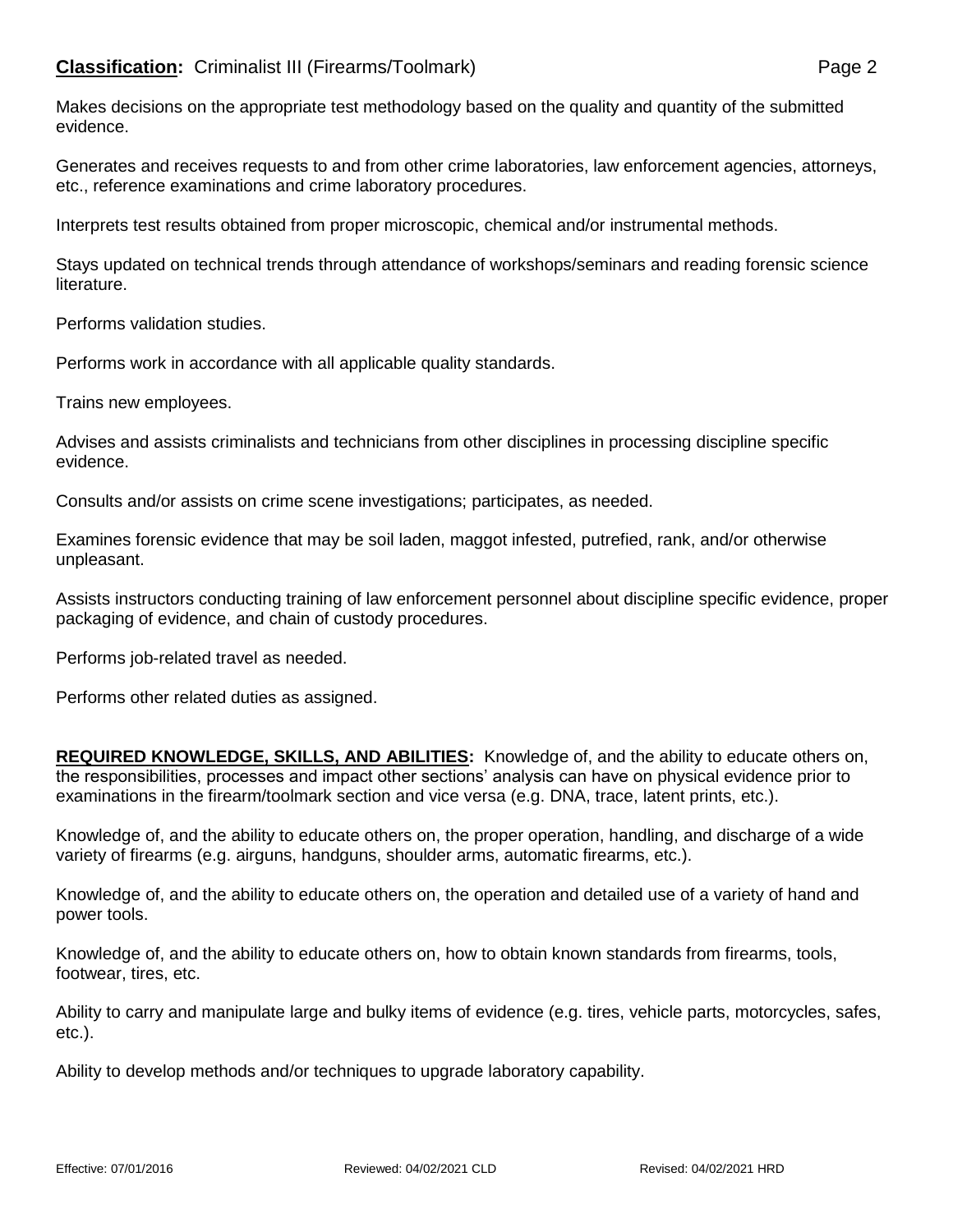## **Classification:** Criminalist III (Firearms/Toolmark) **Page 3**

Ability to remain impartial in performance of laboratory activities (e.g., purchasing supplies, analyzing evidence, testifying in court.).

Ability to maintain composure while under cross-examination regarding personal and scientific qualification and testify to laboratory findings in court.

Ability to work with restricted, highly sensitive information in a confidential and professional manner and maintain the information as such.

Ability to distinguish color necessary to perform laboratory tests.

Ability to examine forensic evidence and recognize and identify minute details.

Knowledge of, and the ability to train others in, the proper use of laboratory equipment, computer and photography equipment, and chemicals.

Ability to perform job-related travel (e.g. appearing in court, assisting in crime scene investigations, attending training meetings and seminars, etc.).

Knowledge of, and ability to train, safety rules and procedures associated with laboratory equipment and chemicals.

Ability to work with, and train others to work with, potentially hazardous materials as detailed in the description of duties.

Ability to compile and prepare information for presentations (e.g. mock trials, courtroom testimony, depositions, pretrial conferences, meetings, etc.).

Ability to guide others in the decision-making process.

Knowledge of, and ability to train others on, collection, examination, comparison and preparation of evidence.

Ability to generate and receive requests for information from a variety of individuals reference forensic science.

Ability to discuss graphic topics with competence, impartiality and professionalism.

Knowledge regarding, and the ability to train others in, the function and purpose of basic laboratory equipment.

Ability to prepare reagents and standards as prescribed in the appropriate procedure and quality manuals.

Ability to read English effectively.

Ability to communicate in English clearly and concisely, both orally and in writing.

Ability to establish and maintain effective working relations with others.

Ability to work with material that may be of a sexual nature relating to criminal activity (e.g., written, material, photographs, and/or verbal language, etc.).